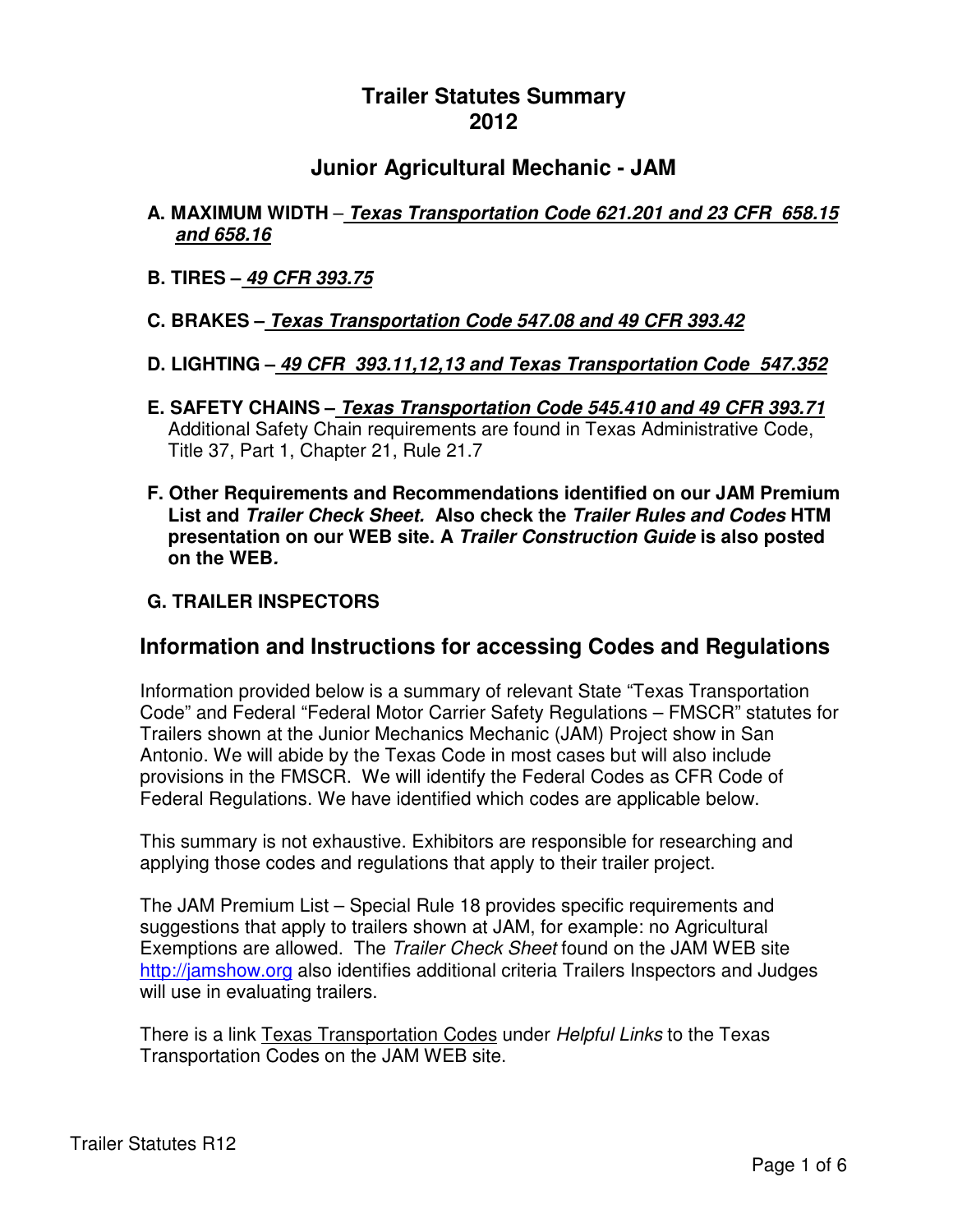#### **EXAMPLES: How to search for Maximum Width in both State and Federal**

**Codes.** You may use these same search procedures illustrated below to search for other State and Federal codes as well.

Under **A. Maximum Width** in the Summary below we have identified both Texas Transportation Code 621.201 and Federal Code 23 CFR 658.15 and 658.16.

1. State Code Example. Texas Transportation Code 621.201

For example when searching the Texas Codes relating to maximum trailer width the following procedure can be used.

Click on the Texas Transportation Codes link found on the jamshow web page. The Texas Constitution and Statutes Home Page will appear.

By knowing the Chapter 621 and Section 201 you can do a quick search to find code using the search window at the top of this Home Page

- 1. **Code**  click on down arrow and scroll down to Transportation Code and click on it. (Transportation Code will be inserted on the line)
- 2. **Article/ Chapter** click on down arrow and scroll down and select CHAPTER 621.
- 3. **Art/ Sec**. click on down arrow and select 201
- 4. Click on **GO** (Starts the search)
- 5. Maximum Width will appear in SUBCHAPTER C. SIZE LIMITATIONS.

"(a) The total width of a vehicle operated on a public highway other than a vehicle to which Subsection (b) applies, including a load on the vehicle but excluding any safety device determined by the United States Department of Transportation or the Texas Department of Public Safety to be necessary for the safe and efficient operation of motor vehicles of that type, may not be greater than 102 inches."

Another method for searching - If you do not know the Chapter or Section you are looking for but you are interested in finding codes related to Maximum Size you can scroll down through this home page :

TRANSPORTATION CODE TITLE 7. - VEHICLES AND TRAFFIC SUBTITLE E. - VEHICLE SIZE AND WEIGHT CHAPTER 621. - GENERAL PROVISIONS RELATING TO VEHICLE SIZE AND WEIGHT. (Note: this document is available in three formats a) Adobe PDF, b) text and c) Word doc. Select the format you are the most familiar with by clicking on it.)

Scroll down through this Transportation Code document to SECTION 621.201 which is under SUBCHAPTER C. - SIZE LIMATIONS.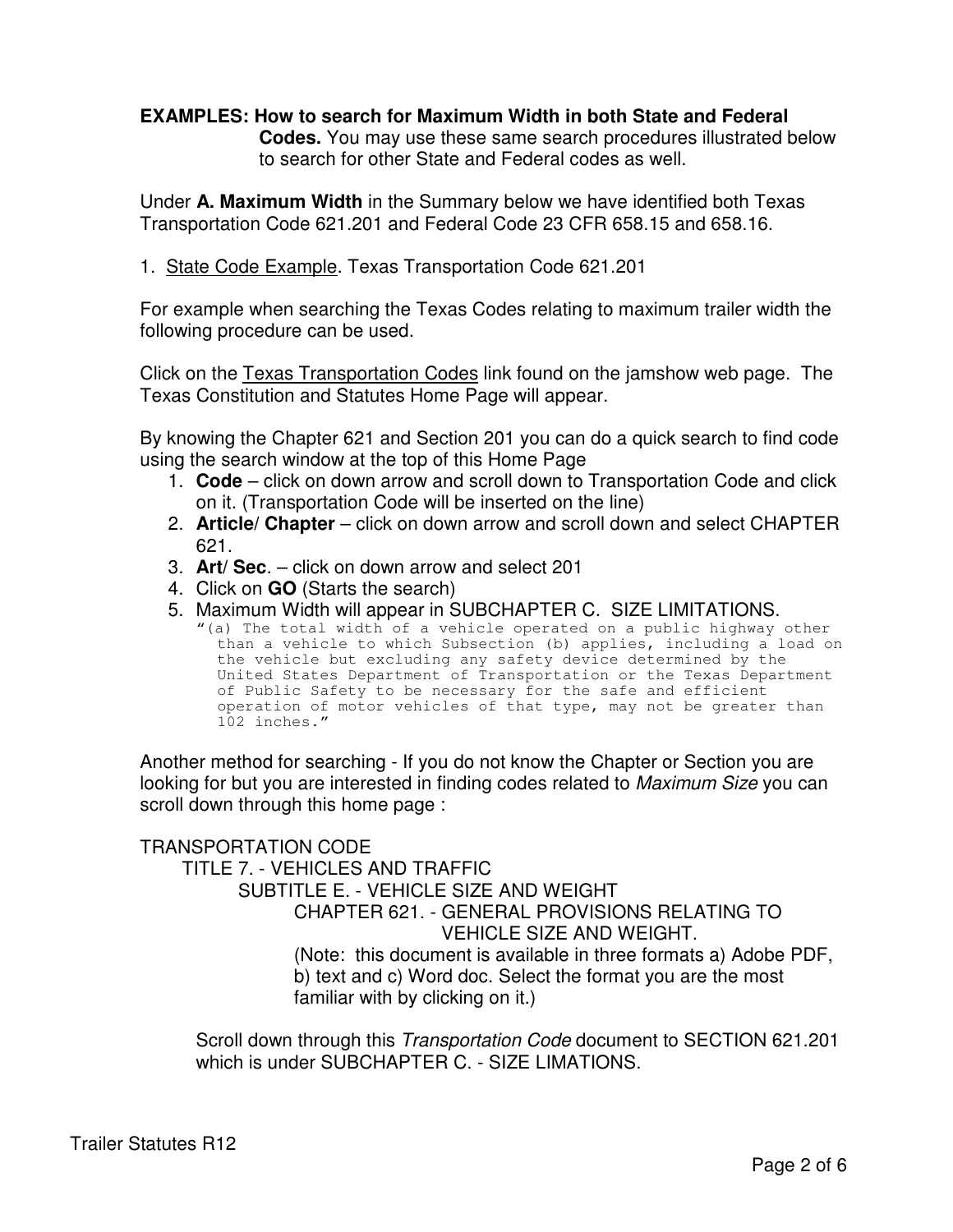2. Federal Code Example United States Department of Transportation (Code of Federal Regulations) 23 CFR 658.15 and 23 CFR 658.16

You can search for these by entering 23 CFR 658.15 and 23 CFR 658.16 in your search window in your browser. This will take you to the specific codes alluded to. For example when measuring width we will exclude safety devices and items such as license plate hangers, and non-property carrying devices or components as identified in Title 23 CFR 658.16.

# **Summary of Important State and Federal Transportation Codes pertaining to Trailers shown at JAM**

Our Trailer Inspectors and Judges will use those codes identified below. We will also elaborate or include specific clarification - interpretations of the code.

We will also be posting on the Jamshow web site a *Trailer Construction Guide* which will address some of the design and construction issues of building a trailer.

### **A. MAXIMUM WIDTH** – **Texas Transportation Code 621.201 and 23 CFR 658.15 and 658.16**

Maximum width of a vehicle operated on public highway **may not be greater than 102"** It does not state where that measurement is to be taken, so one must assume it is at the widest point, whether it be tire bulge or fender width. CFR 658.16 does exclude safety devices, such as a tail light bracket, license plate hanger etc. No safety device can extend more than 3 inches on each side. Code also excludes tire bulge if it is load induced. Note: If the total width of trailer measured at the tire bulge is 102 ½ inches, when showing at JAM, it is over width because it has no load (weight) on it.

## **B. TIRES – 49 CFR 393.75**

Tires must have at least a 2/32<sup>nd</sup> tread depth at a major tread grove. They must meet and match load capacity of the trailer or be greater than. Tire specifications must match at the least the trailer weight carrying specifications. Section D of Documentation and Research in Special Rule 16 in JAM Premium List requires Manufactures specifications for trailer undercarriage components including axle load capacity. Tires must meet or exceed this Gross Vehicle Weight Rating (GVWR) GVWR is based on axle rating.

## **C. BRAKES – Texas Transportation Code 547.08 and 49 CFR 393.42**

Brake requirements for trailers: If trailer weight exceeds 40% of weight of the towing vehicle it must have brakes, in addition brakes are required if GWR (gross weight rating) is heavier that 4500 pounds.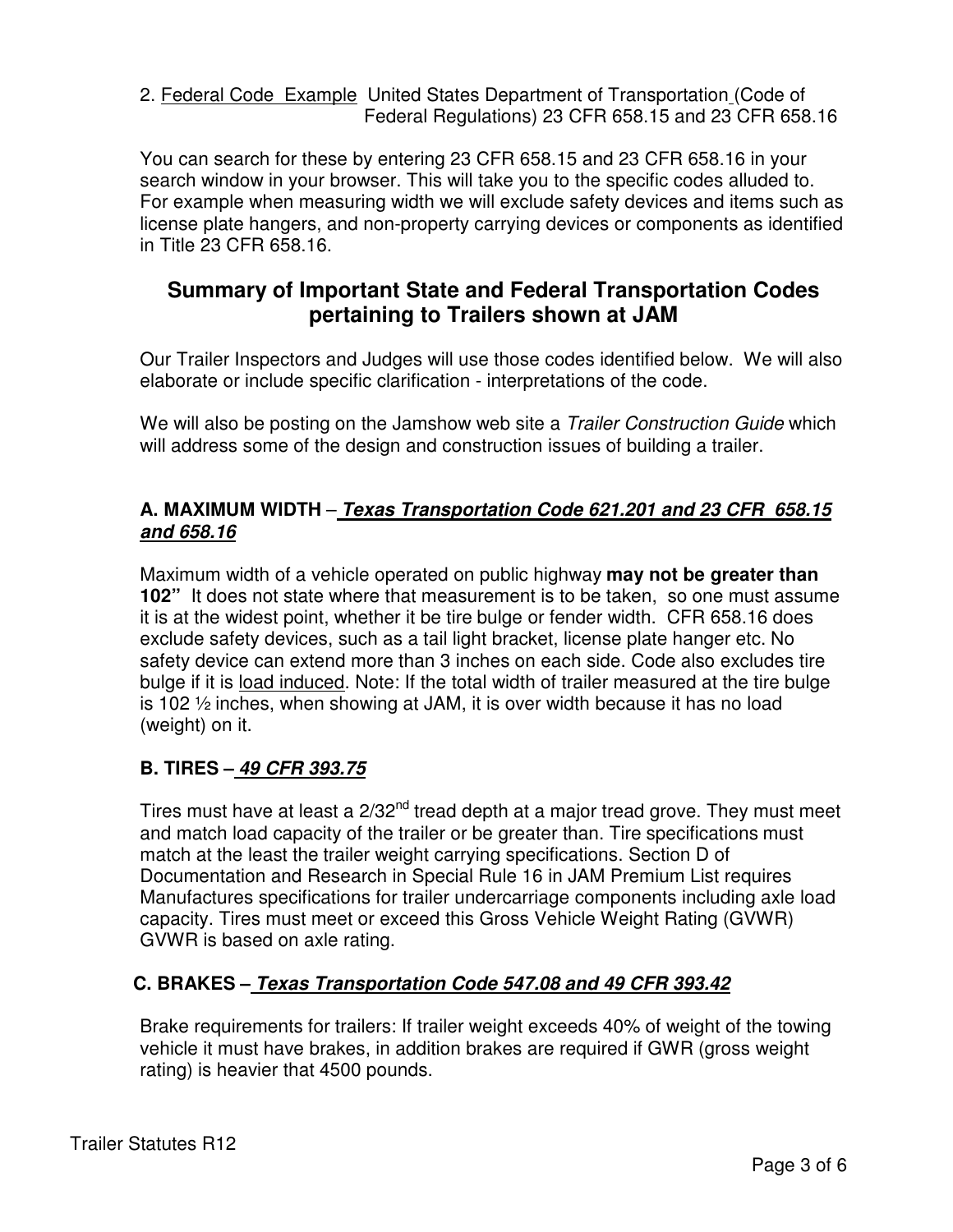Because code requirements are based on weight of the towing vehicle we have clarified the code for judging purposes as follows:

Basically if you have a trailer with one single axle with a carrying capacity or 3500 pounds, but the total weight of the trailer and its load does not exceed 40% of the weight of the towing vehicle, you do not need brakes. If you have a dual axle trailer with 2- 3500 pound GVWR rated axles, it must have brakes, because the total GVWR will be 7,000 pounds.

If the trailer is required to have brakes it MUST have a break-away breaking system capable of holding the brakes for a minimum of 15 minutes.

All trailers with a GVWR of 4,500 up to 15,000 pounds are required to have brakes on the back or drag axle.

All trailers with a GVWR of 15,000 pounds and over are required to have brakes on all wheels except tri-axles and only 2 axles are required to have brakes.

Dual tandem axle trailers must have mud flaps that are no more than 8 inches or less than 4 inches from the roadway and cover the width of both tires.

## **D. LIGHTING – 49 CFR 393.11,12,13 and Texas Transportation Code 547.352**

The best summarized source for Trailer Lighting requirements is found in a link Trailer: Federal Lighting Equipment Requirements on the Jamshow web page. The Trailer Inspection Sheet also found on the web page identifies lighting and reflective requirements that the JAM judges use when inspecting a trailer.

Some of these rules are explained below:

On trailers of 80 inch width of wider, reflective tape must be 100 % across the back of the trailer and 50% along the sides.

All sizes of trailers must have stop lamps,(red only) and turn signal lamps(red or yellow) Rear reflectors,( red), one on each side of rear of trailer, each as far apart as is practicable. License plate light (white) above or on the side of license plate.

Trailers 30 feet or longer must also have intermediate side marker clearance lamps (yellow) each side of trailer.

Trailers 80 inches or wider must also have rear clearance lamps (minimum of 2 and red) at widest point on the rear or near the rear facing rearward as high as practical. Rear identification lamps (3-red) on rear center horizontally spaced 6" to 12" apart, facing rearward. There must be front clearance lamps (2 – yellow) at widest pointsymmetrically on the front or near the front facing forward as high as practical.

On trailers of more than 80 inches in width and greater than 10,000 pound GVWR example –dual tandem axle goose neck type) or more it is mandatory to also have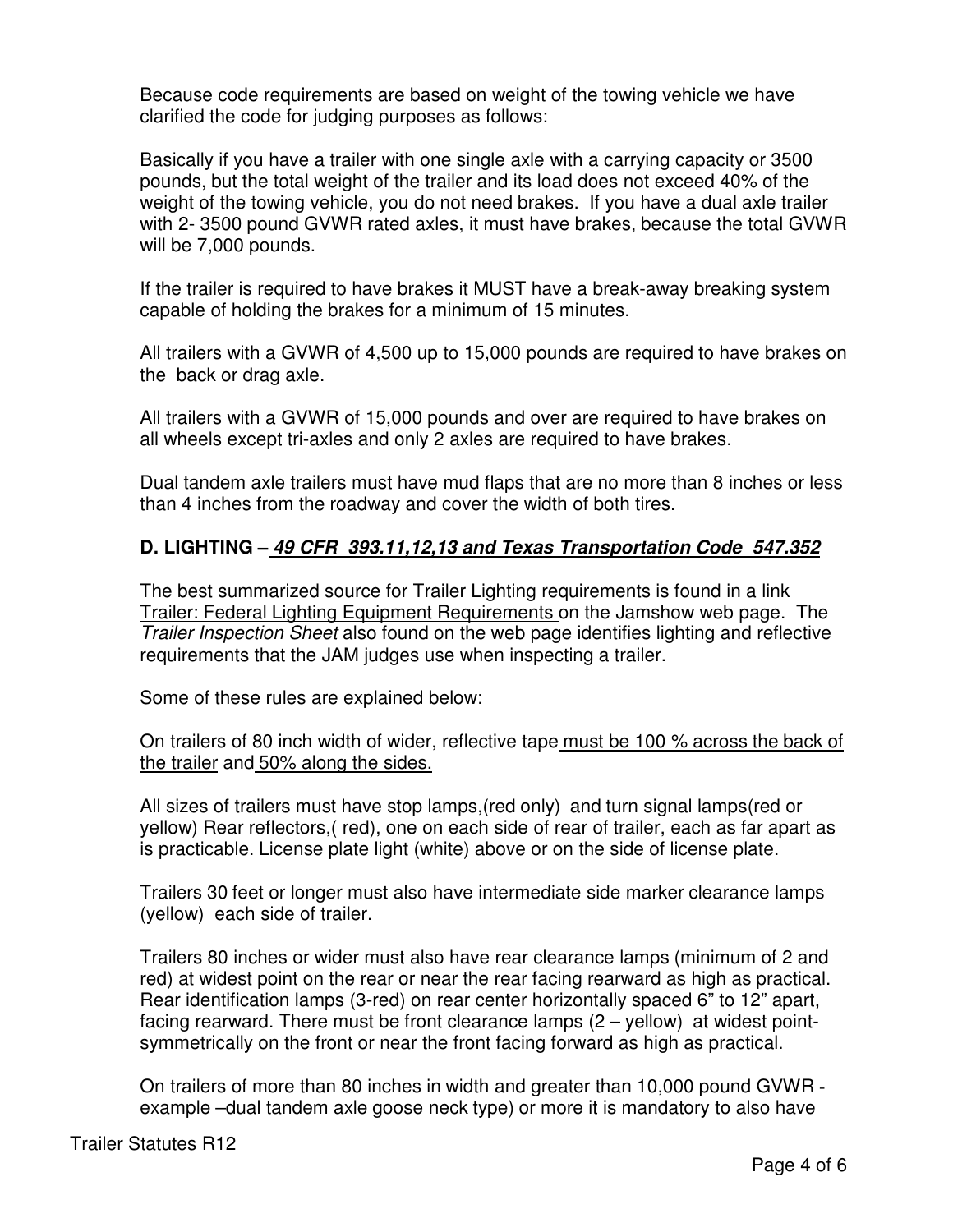Rear Upper Body Markers, (see below) Bumper Bar Markings (red & white conspicuity tape) , Rear Lower Body Markings, (also red & white conspicuity tape covering 100 % of rear. Side conspicuity tape must cover at least 50% if both sides.) Red conspicuity tape must not be any closer than 75mm to the edge of any amber lamp and the edge of white tape no closer than 75mm to the edge of any lamp.

Rear Upper Body Marking. Stock Trailers and Cargo Trailers 80 inches or wider and GVWR of 10,000 pounds or more are to have two pairs of 12 inches wide 90 degree angle markers mounted on upper rear corners facing rearward.

Smaller trailers must have reflectors on front, side and rear as required by NHTSA.

You must follow the National Highway Transportation Safety Administration lighting requirements, (quoted above) It is the responsibility of each entrant to indulge themselves in learning these regulations.

## **E. SAFETY CHAINS – Texas Transportation Code 545.410 and 49 CFR 393.71**

All utility type trailers, gooseneck style trailers and cargo enclosed type trailers must have at the minimum of 2 safety chains of sufficient strength to carry a loaded, to capacity trailer, without allowing the trailer to fall on the ground, and must be of sufficient length to allow for a safe turning radius.

#### **Additional Safety Chain requirements are found in Texas Administrative Code, Title 37, Part 1, Chapter 21, Rule 21.7**

Chains "shall not be directly welded to the towed vehicle…" (trailer). They may be attached to steel brackets - rods – rings - loops (that are greater in diameter and tensile strength than the chain) which can be welded to the trailer, or they may be attached by grade eight bolts or pins of sufficient size to meet necessary requirements. Bolt attachment must be reinforced or of such strength to sustain the load placed on it if hitch comes free. Washers if used must be of sufficient thickness to keep bolt from pulling through chain loop. Any device used to fasten the chain to the trailer must have a higher load capacity than the chain.

- **F. Other Requirements and Recommendations identified in our Premium List and Trailer Check Sheet. Also check the Trailer Rules and Codes HTM presentation on our WEB site. A Trailer Construction Guide is also posted on the WEB.** 
	- Trailer Jacks
	- Fender Clearance above tire
	- Tie Downs (D Rings)
	- Serial Number or Vehicle Identification Number
	- Color Codes of insulated wires and grounding of wiring harness.
	- All trailers towed to show must have license plate may be farm tag
	- No other Agriculture exemptions are allowed for trailers